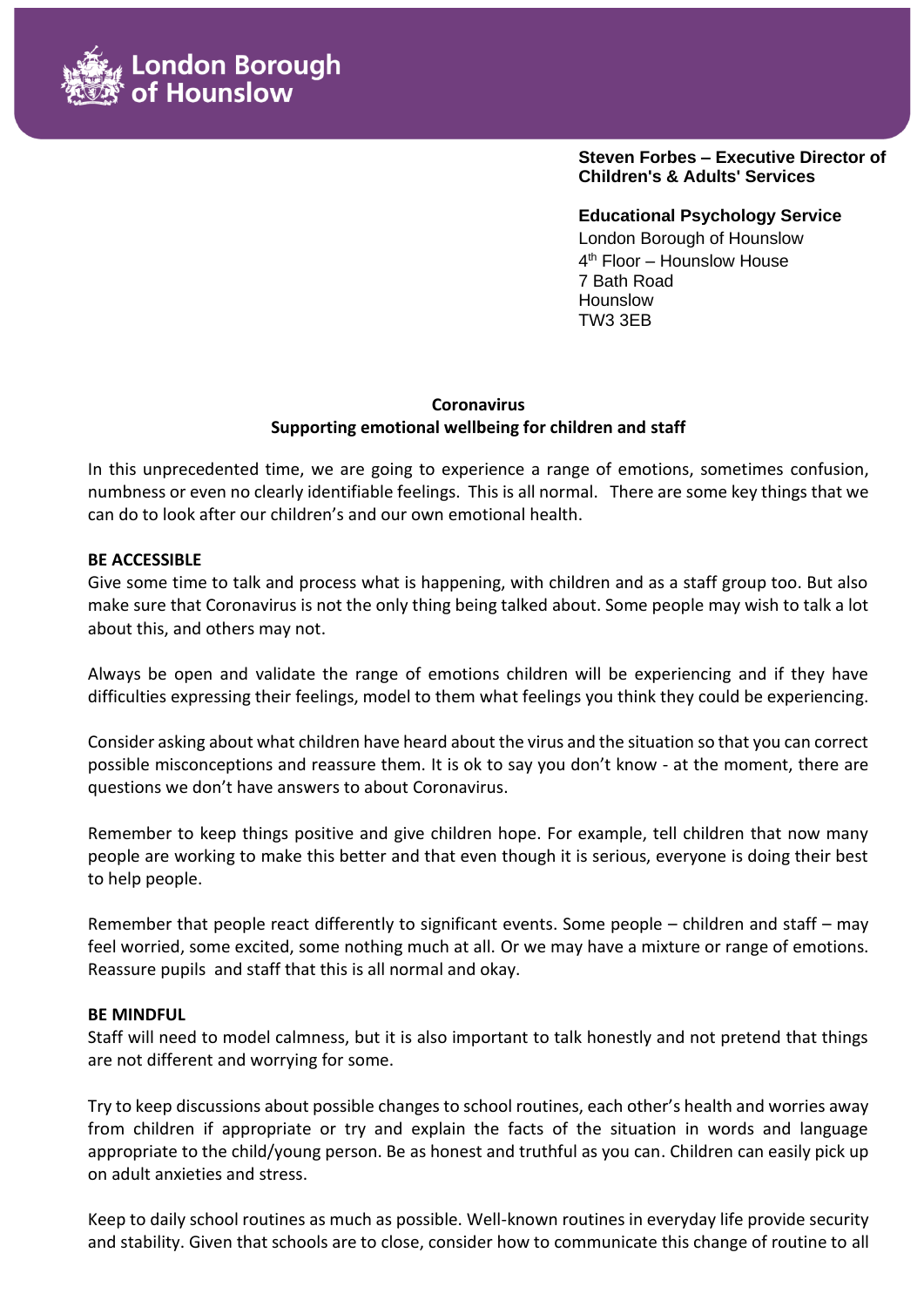children. For the most vulnerable consider if they will need a social story/script/visual timetable of new school learning remotely?

Remember to ask people how they are more than once. They will usually tell you how they really feel after being asked a second time and this can be a great opportunity to discuss feelings openly and connect with each other. Feeling listened to and connected to others can help with our emotional health.

Identify children whose emotional wellbeing may be more at risk. For example, those who may have relatives with health conditions, or recent bereavements, and some SEN groups such as those prone to anxiety, those with learning difficulties and those with Autism. If needed, seek advice from the Educational Psychology Service on 0208 583 4188.

## **LOOKING AFTER YOURSELF**

Avoid being too immersed in media coverage. Be mindful of the amount and the content of the things you are reading and watching, including social media – as this may add to worry and anxiety. Consider a few updates every day from trusted sources.

Take care of yourself. Make sure you have breaks, time to relax, and ask for help from others if you need, whether at home or in school. If you are at home, music, breathing and relaxation exercises, distraction (such as watching something funny), pets and exercise can all help.

### **Some useful links:**

Advice for educational settings: <https://www.gov.uk/government/publications/guidance-to-educational-settings-about-covid-19>

NHS Advice <https://www.nhs.uk/conditions/coronavirus-covid-19/>

The British Psychological Society Advice: [https://www.bps.org.uk/sites/www.bps.org.uk/files/Policy/Policy%20-](https://www.bps.org.uk/sites/www.bps.org.uk/files/Policy/Policy%20-%20Files/Talking%20to%20children%20about%20coronavirus.pdf) [%20Files/Talking%20to%20children%20about%20coronavirus.pdf](https://www.bps.org.uk/sites/www.bps.org.uk/files/Policy/Policy%20-%20Files/Talking%20to%20children%20about%20coronavirus.pdf)

How to talk to your child about coronavirus, by Unicef: <https://www.unicef.org/coronavirus/how-talk-your-child-about-coronavirus-covid-19>

Child-friendly explanation of Coronavirus for Primary age students: [https://660919d3-b85b-43c3-a3ad-](https://660919d3-b85b-43c3-a3ad-3de6a9d37099.filesusr.com/ugd/64c685_319c5acf38d34604b537ac9fae37fc80.pdf)[3de6a9d37099.filesusr.com/ugd/64c685\\_319c5acf38d34604b537ac9fae37fc80.pdf](https://660919d3-b85b-43c3-a3ad-3de6a9d37099.filesusr.com/ugd/64c685_319c5acf38d34604b537ac9fae37fc80.pdf)

Information video on Coronavirus for Primary age children (KS2), by Brainpop: <https://www.brainpop.com/health/diseasesinjuriesandconditions/coronavirus/>

Information video on Coronavirus for older children/adults, by WHO: <https://www.youtube.com/watch?v=mOV1aBVYKGA&feature=youtu.be>

Anxiety and world news

[https://www.heysigmund.com/anxiety-in-children-after-world-trauma/>](https://www.heysigmund.com/anxiety-in-children-after-world-trauma/):

Talking about world trauma with kids [https://www.heysigmund.com/how-to-talk-to-kids-and-teens-about-world-trauma/>](https://www.heysigmund.com/how-to-talk-to-kids-and-teens-about-world-trauma/):